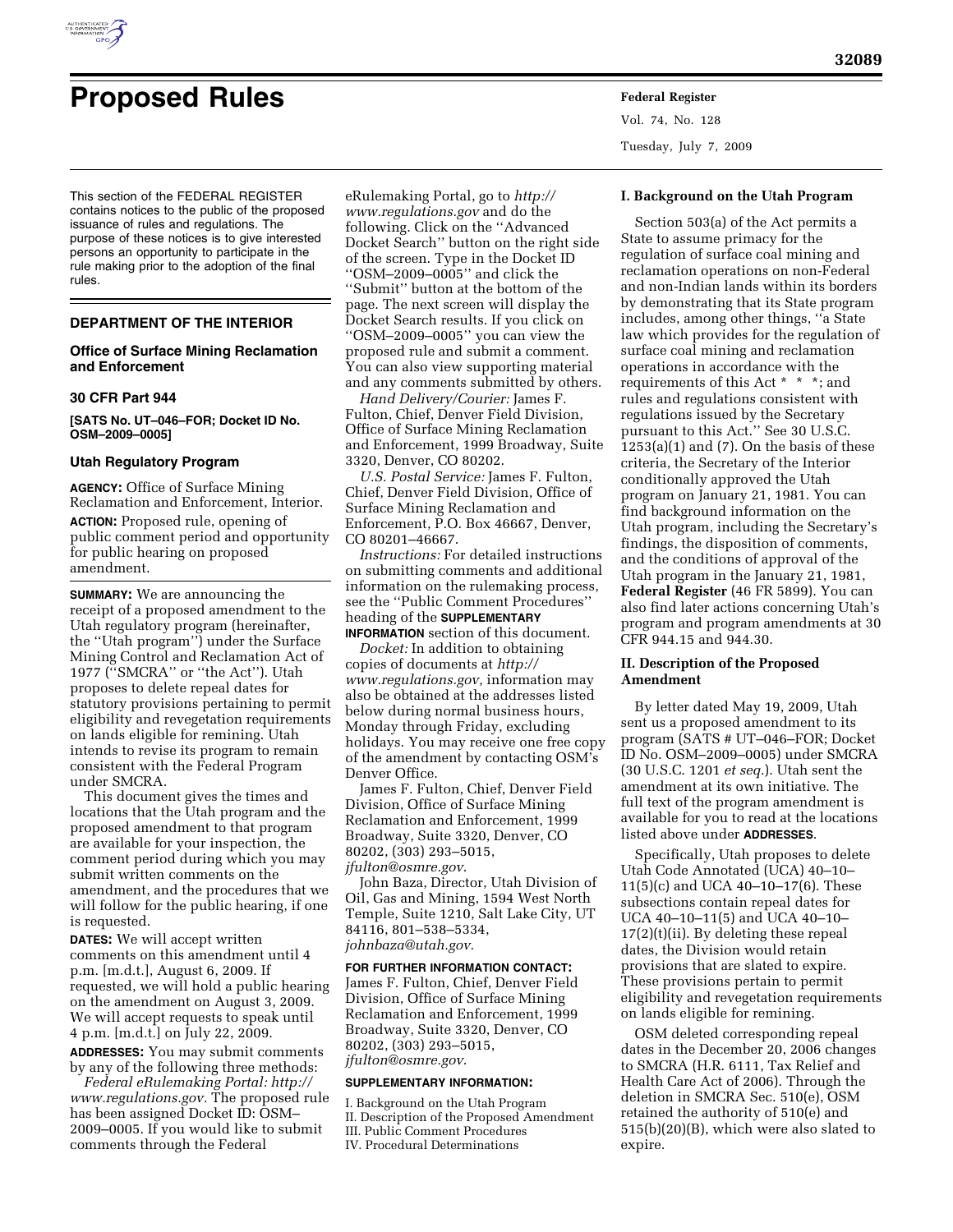### **III. Public Comment Procedures**

Under the provisions of 30 CFR 732.17(h), we are seeking your comments on whether the amendment satisfies the applicable program approval criteria of 30 CFR 732.15. If we approve the amendment, it will become part of the Utah program.

## *Electronic or Written Comments*

Send your written or electronic comments to OSM at the address given above. If you submit written comments, they should be specific, confined to issues pertinent to the proposed regulations, and explain the reason for any recommended change(s). We appreciate any and all comments, but those most useful and likely to influence decisions on the final regulations will be those that either involve personal experience or include citations to and analyses of SMCRA, its legislative history, its implementing regulations, case law, other pertinent Tribal or Federal laws or regulations, technical literature, or other relevant publications.

We cannot ensure that comments received after the close of the comment period (*see* **DATES**) or sent to an address other than those listed above (*see*  **ADDRESSES**) will be included in the docket for this rulemaking and considered.

*Public Availability of Comments:*  Before including your address, phone number, e-mail address, or other personal identifying information in your comment, you should be aware that your entire comment—including your personal identifying information—may be made publicly available in the electronic docket for this rulemaking at *http://www.regulations.gov.* While you can ask us in your comment to withhold your personal identifying information from public review, we cannot guarantee that we will be able to do so.

### **Public Hearing**

If you wish to speak at the public hearing, contact the person listed under **FOR FURTHER INFORMATION CONTACT** by 4 p.m., m.d.t. on July 22, 2009. If you are disabled and need reasonable accommodation to attend a public hearing, contact the person listed under **FOR FURTHER INFORMATION CONTACT**. We will arrange the location and time of the hearing with those persons requesting the hearing. If no one requests an opportunity to speak, we will not hold the hearing. If only one person expresses an interest, a public meeting rather than a hearing may be held, with the results included in the docket for this rulemaking.

To assist the transcriber and ensure an accurate record, we request, if possible, that each person who speaks at a public hearing provide us with a written copy of his or her comments. The public hearing will continue on the specified date until everyone scheduled to speak has been given an opportunity to be heard. If you are in the audience and have not been scheduled to speak and wish to do so, you will be allowed to speak after those who have been scheduled. We will end the hearing after everyone scheduled to speak, and others present in the audience who wish to speak, have been heard.

#### **IV. Procedural Determinations**

#### *Executive Order 12630—Takings*

This rule does not have takings implications. This determination is based on the analysis performed for the counterpart Federal regulation.

## *Executive Order 12866—Regulatory Planning and Review*

This rule is exempted from review by the Office of Management and Budget (OMB) under Executive Order 12866.

## *Executive Order 12988—Civil Justice Reform*

The Department of the Interior has conducted the reviews required by section 3 of Executive Order 12988 and has determined that this rule meets the applicable standards of subsections (a) and (b) of that section. However, these standards are not applicable to the actual language of State regulatory programs and program amendments because each program is drafted and promulgated by a specific State, not by OSM. Under sections 503 and 505 of SMCRA (30 U.S.C. 1253 and 1255) and the Federal regulations at 30 CFR 730.11, 732.15, and 732.17(h)(10), decisions on proposed State regulatory programs and program amendments submitted by the States must be based solely on a determination of whether the submittal is consistent with SMCRA and its implementing Federal regulations and whether the other requirements of 30 CFR Parts 730, 731, and 732 have been met.

#### *Executive Order 13132—Federalism*

This rule does not have federalism implications. SMCRA delineates the roles of the Federal and State governments with regard to the regulation of surface coal mining and reclamation operations. One of the purposes of SMCRA is to ''establish a nationwide program to protect society and the environment from the adverse effects of surface coal mining operations.'' Section 503(a)(1) of

SMCRA requires that State laws regulating surface coal mining and reclamation operations be ''in accordance with'' the requirements of SMCRA. Section 503(a)(7) requires that State programs contain rules and regulations ''consistent with'' regulations issued by the Secretary pursuant to SMCRA.

## *Executive Order 13175—Consultation and Coordination With Indian Tribal Governments*

In accordance with Executive Order 13175, we have evaluated the potential effects of this rule on Federally recognized Indian Tribes and have determined that the rule does not have substantial direct effects on one or more Indian Tribes, on the relationship between the Federal government and Indian Tribes, or on the distribution of power and responsibilities between the Federal government and Indian Tribes. The rule does not involve or affect Indian Tribes in any way.

## *Executive Order 13211—Regulations That Significantly Affect the Supply, Distribution, or Use of Energy*

On May 18, 2001, the President issued Executive Order 13211 which requires agencies to prepare a Statement of Energy Effects for a rule that is (1) considered significant under Executive Order 12866, and (2) likely to have a significant adverse effect on the supply, distribution, or use of energy. Because this rule is exempt from review under Executive Order 12866 and is not expected to have a significant adverse effect on the supply, distribution, or use of energy, a Statement of Energy Effects is not required.

#### *National Environmental Policy Act*

This rule does not require an environmental impact statement because section 702(d) of SMCRA (30 U.S.C. 1292(d)) provides that agency decisions on proposed State regulatory program provisions do not constitute major Federal actions within the meaning of section 102(2)(C) of the National Environmental Policy Act (42 U.S.C. 4321 *et seq.*).

#### *Paperwork Reduction Act*

This rule does not contain information collection requirements that require approval by OMB under the Paperwork Reduction Act (44 U.S.C. 3501 *et seq.*).

## *Regulatory Flexibility Act*

The Department of the Interior certifies that this rule will not have a significant economic impact on a substantial number of small entities